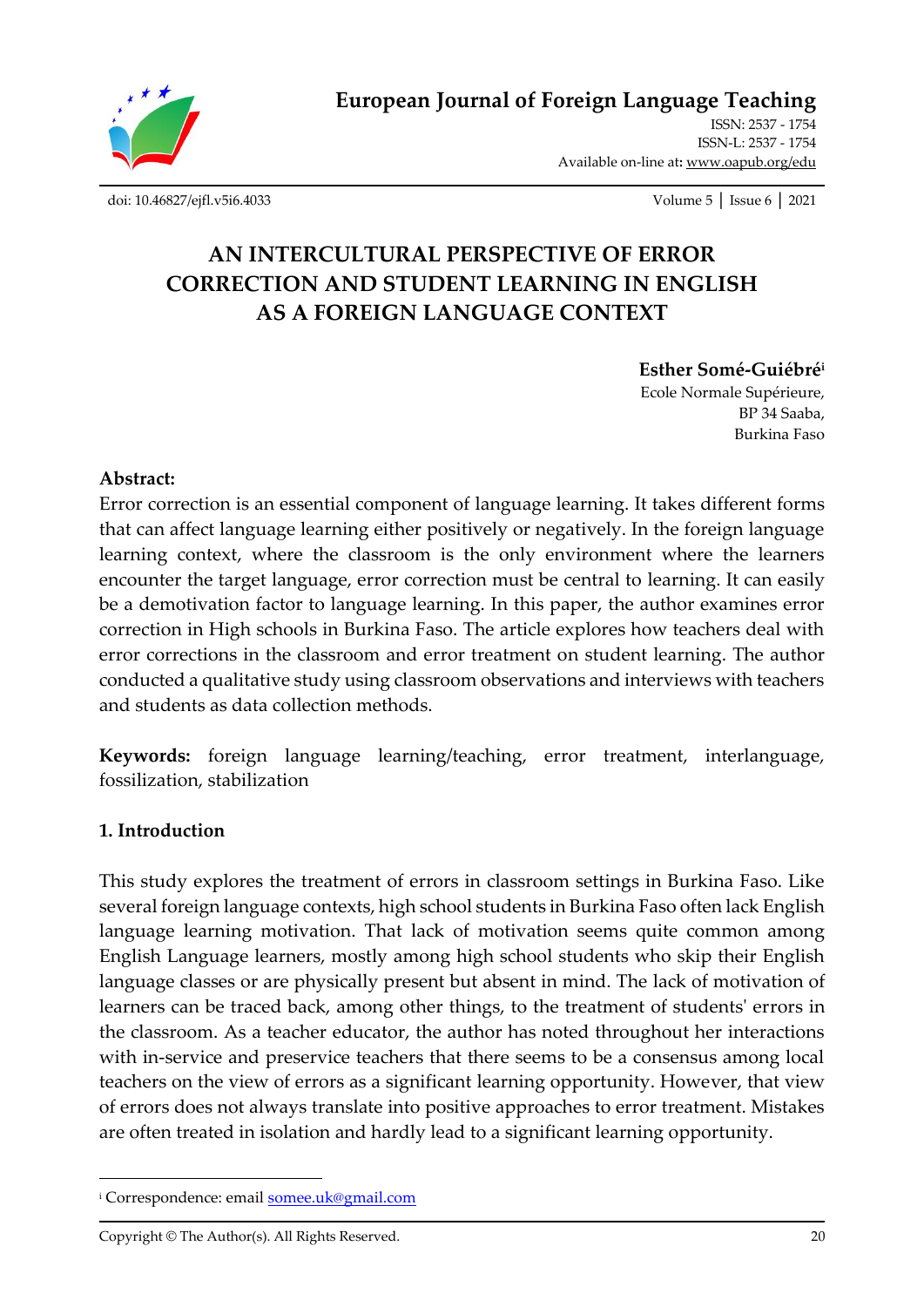The author's error analysis classes inspired this study. Over the years, the author has noticed that teachers often have severe comments about their learners. Teachers perceive the latter as 'lazy' 'uninterested' and 'unmotivated' in the classroom. Hence, the author decided to conduct a few in-classroom observations and concluded that teachers often play a significant role in demotivating and uninteresting their students in classroom activities. Among the many ways teachers affect their learners' motivation is the approach used in treating the latter's errors.

The literature mainly addressed the role of teachers in foreign language learning. However, the African context has mostly been unexplored. This study situates the African context in the literature by analyzing teachers' treatment of EFL learners' errors in a francophone African country.

In this study, the author examines approaches used in addressing students' errors in the classroom. She examines the following research questions: How do teachers perceive and treat students' misconceptions? How do students respond to error treatment? The hypothesis is that teachers rarely have a positive reinforcement attitude towards students' errors, and learners show little to no interest in error treatment. The methodology is mixed, and the methods of data collection are questionnaires to students, classroom observation, and interviews with teachers and teacher supervisors, and students.

## **2. An interlanguage approach to error treatment**

Interlanguage theory was developed in 1972 by Selinker to understand the learners' errors in their L2 learning process. It came as a reaction to contrastive analysis and error analysis that presented a few weaknesses in dealing with the challenges faced by second language learners.

Selinker (1972) defined interlanguage as a linguistic system that considers transitional linguistic patterns and rules from native language to target language. Selinker argues that interlanguage occurs with adult language learners.

However, Tarone (2012) revisited this view developed by Selinker and argued that children also produce interlanguage similarly to adult language learners. He claims that in a study involving French immersion programs in Canada, the "*children produced interlanguages that were fossilized, and had substantial influence from NL [native language] transfer*" (p. 4).

Al-Khresheh (2015) also described interlanguage as *"a separate language having its own linguistic system" (p. 123). It is a process in which the learner develops a new linguistic system that is neither from the native language nor from the target language".* Tarone (2012) adds that "*the linguistic system of interlanguage encompasses not just phonology, morphology, and syntax, but also lexis, pragmatics, and discourse*." (p. 2)

Selinker (1972) introduced the notion of fossilization, and Selinker & Lakshamana (1992) added the idea of stabilization as critical elements to interlanguage. Stabilized errors "*are the ones that eventually disappear as the learner makes progress, whereas fossilized*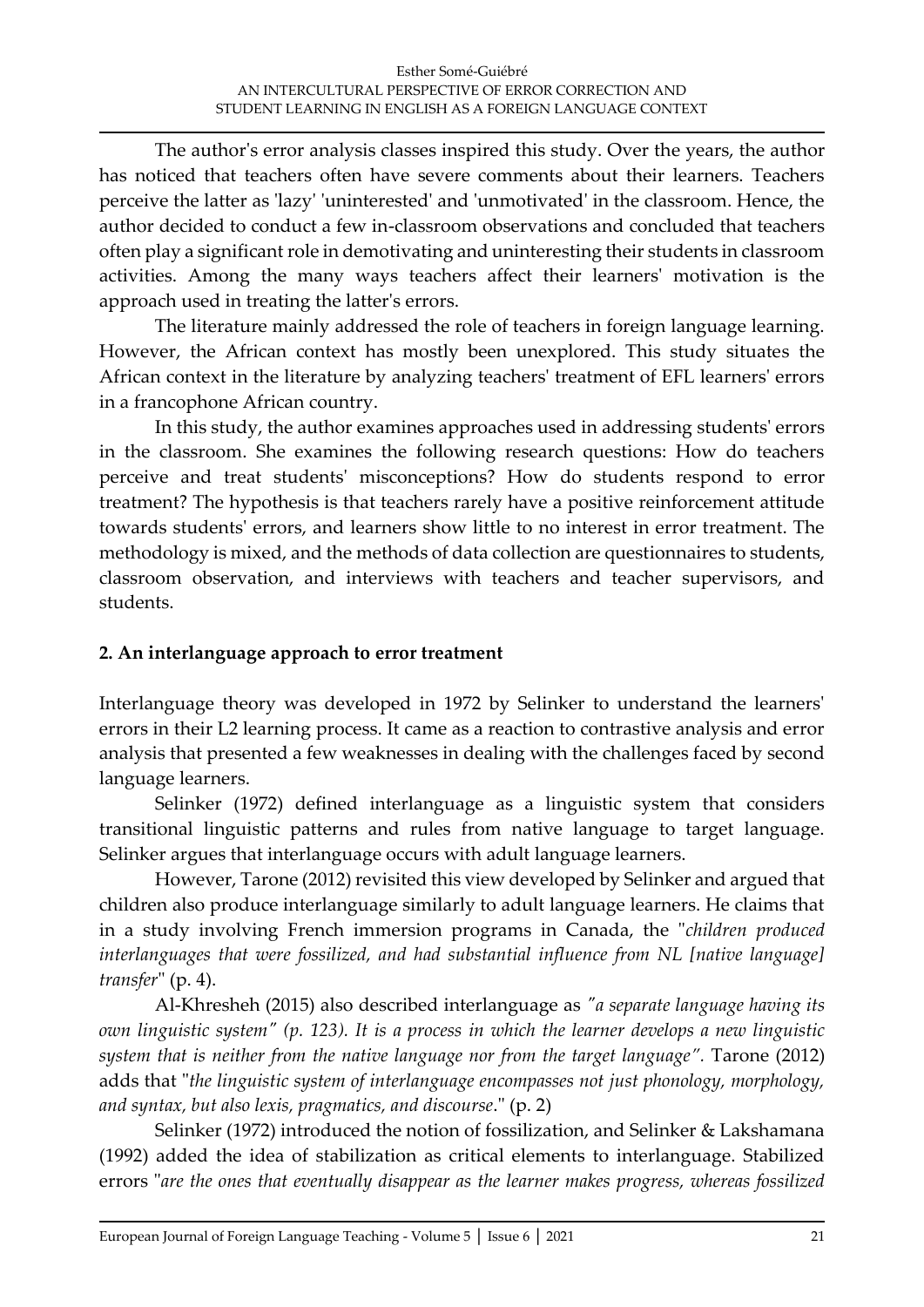*errors are those which do not disappear entirely regardless of the input and exposure given to the learner*" (Fauziati, 2011: p.28). They are "*permanent endstate of learners' interlanguage implying that learners never overcome this endstate of interlanguage regardless of learners' ability, learning opportunities, or their motivation to learn*" (Lee, 2009). Han (2005) asserts that adult learners are predisposed to fossilization for biological and cognitive reasons, and that characteristic does not apply to children. Fauziati (2011) also adds that grammatical errors are dynamic. He argues that fossilized pedagogical interventions can contribute to the eradication of mistakes. He notes that "*grammar instruction contributes to the error destabilization since it provides the learners with input, feedback, grammar explanation, and the opportunity for the learners to practice*" (p. 39). He adds that errors only become fossilized when learners stop learning. That argument is sustained by Tarone (2012) when he writes that "*bilingual speakers with arguably fossilized IL phonology or morphology have been shown to spontaneously shift to more target-line forms in language play producing "voices" in oral narratives*" (p. 5).

As for stabilization, it is "*a common phenomenon which can occur during a language*  learning process. Stabilization can be overcome as language developments proceed even though it *can take a long time*" (Lee, 2009). According to Selinker (1972), Stabilized errors often turn into fossilized ones.

Similarly, according to Huang (2009), interlanguage favors the emergence of many mistakes between the mother tongue and the target language. Nozadze (2012) discussed the causes of fossilization and summed them up as follows: Lack of correction - Connection between interlanguage and errors - Method of instruction (too much based on the native language) - Errors that come from previous stages of learning (especially with older students) - Affective, cultural, cognitive and environmental perspectives of a language - Lack of motivation to correct oneself - Lack of strategies - Lack of learner autonomy – reliance on correction by teacher.

The issue of error correction has also been discussed in Lin (2019) in relation to Krashen's (1992) affective filter hypothesis. According to Lin, learners should be at the center of error correction. The author argues that traditional error correction techniques such as recast, explicit correction, repletion of errors are teacher-centered and ineffective. He notes that not putting students at the center of error correction can lead to psychological instability that could affect students' learning abilities.

In the same vein, Tercane & Dikilitaş (2015) note anxiety as a significant factor that affects language learning and point to error correction as one of the leading factors. They discuss that "*classroom teaching preferences and beliefs play a major role in the anxiety levels likely to be experienced by the students*" (p. 25).

Lasagabaster & Sierra (2005) report that although students want their corrected errors, they prefer selective error correction considering error correction moves resources and adequate correction strategies.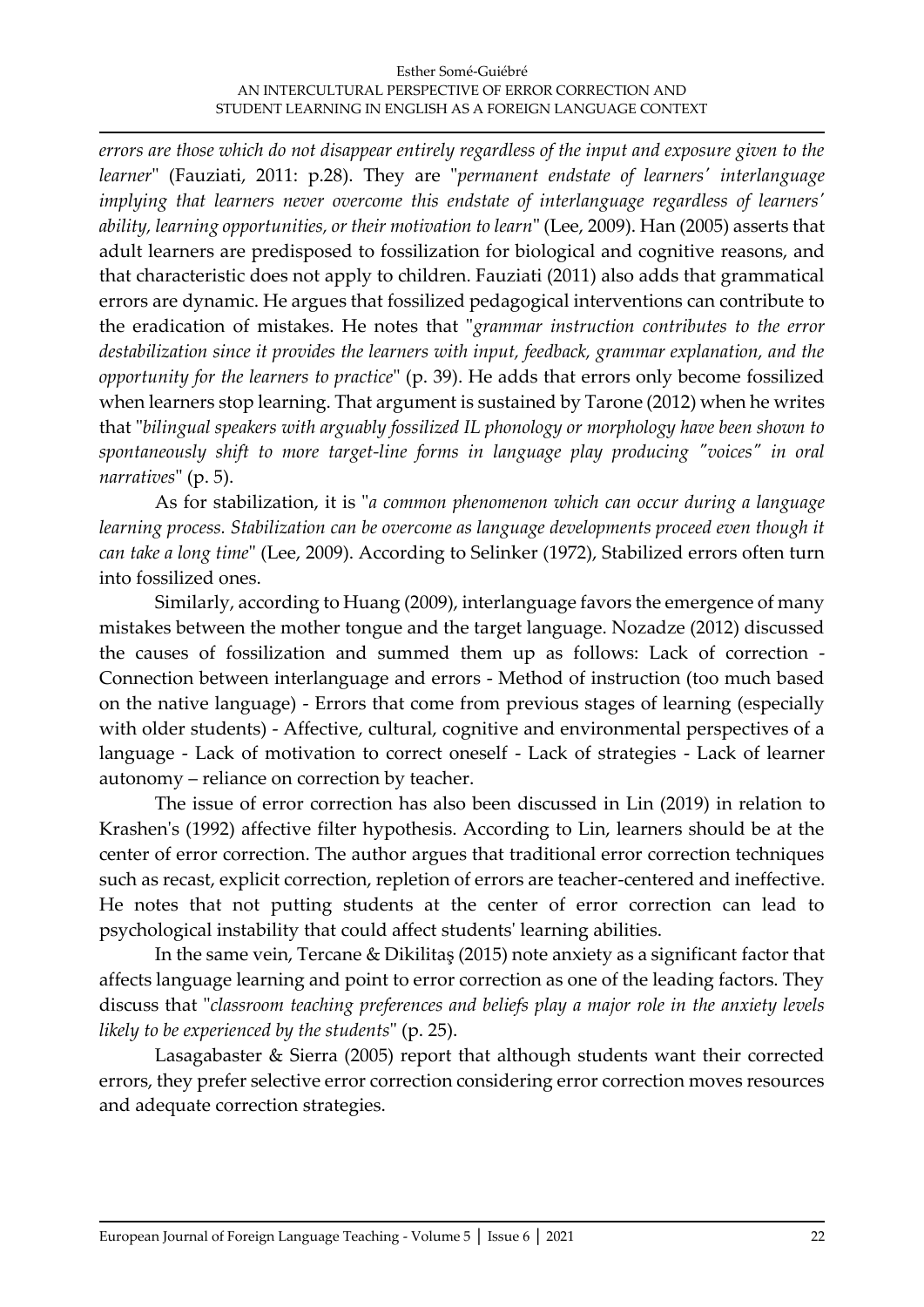## **3. Methodology**

## **3.1 Research design**

The author of this article uses a mixed-method approach to collect data for this study. According to Greene (2008), mixed-method "*embraces multiple paradigmatic traditions and has or will have distinctive methodological components and distinctive markers of practice*." (p. 20). Mixed methods research is based on a pragmatic worldview that "*opens the door to multiple methods, different worldviews, and different assumptions as well as different forms of data collection and analysis*" (Creswell 2009, p. 11). Given that mixed methods perspective, this study combines qualitative and quantitative data collection and data analysis methods.

The mixed-methods data collection strategy for this study is sequential exploratory. The researcher first collected data using qualitative data collection methods (classroom observations and interviews) before following up with a quantitative survey (Cameron, 2009).

## **3.1 Study site and participants**

The study took place in local high schools in Ouagadougou, the capital city of Burkina Faso. The researcher researched four schools, two private schools and two public schools. This study participants were four English language teachers (two women and two men) and their high school students. Each teacher had about 40 to 50 students in the classroom. The students came from a diversity of socio-economic backgrounds and were all in premiere class (equivalent of 11th grade). The researcher chose that grade level because the students had already spent five full academic years learning English and were in their sixth year.

As for the teachers, they had a diversity of backgrounds. Two of them had five years of teaching experience, and the two others had 6 and 8 years of teaching experience. The two teacher participants with more than five years of teaching experience attended the teacher education school. They received initial teacher training, while the others did not. One of them, however, mentioned visiting teacher supervisors for their input in his teaching practices.

## **3.3 Data collection procedures and methods**

Data collection occurred throughout a school year for nine months and concerned high school classrooms. The methods used to collect data are:

- Classroom observations:
- Interviews with teachers;
- Informal conversations with students;
- Focus groups with students;
- Questionnaires for students.

Data collection took place in four high school classrooms with four different EFL teachers. The teachers were all certified teachers of the local teacher education institution.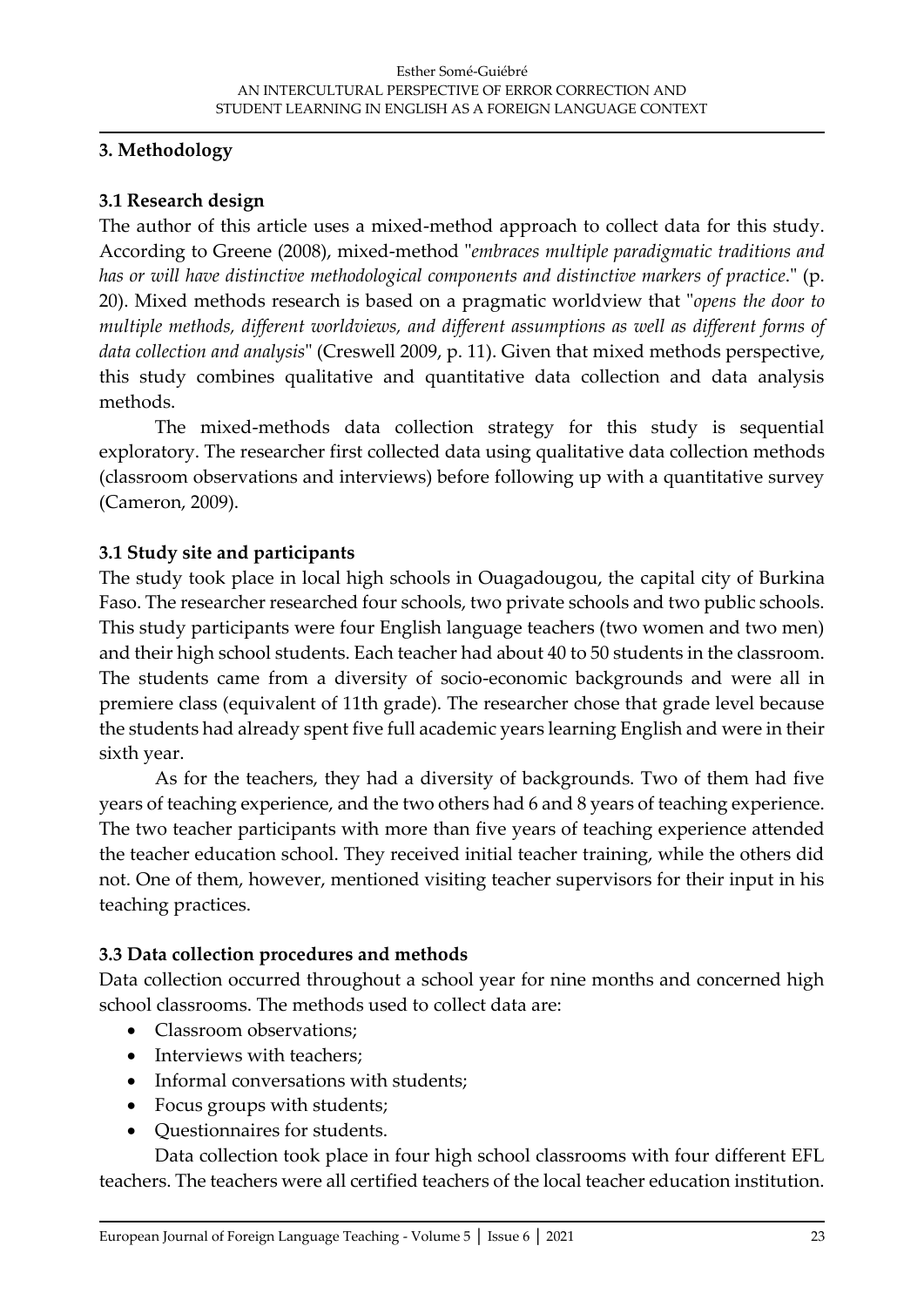Each class was observed once a week for two hours for three months. The researcher used the data collected during classroom observation to examine how teachers addressed and treated students' errors in their classes and the effect of such treatment on student learning.

Interviews with teachers and students followed classroom observations. The researcher interviewed each teacher once with the expectation of uncovering teachers' perception of students' errors. Each interview took 30 to 40 minutes.

As for students, they participated in a focus group discussion. The focus group included eight students (two students per class). It lasted 55 minutes and provided students with an opportunity to express their viewpoints about the treatment of their errors.

Another method of data collection was informal conversations with students. Those conversations often took place after classroom observations and consisted of elucidations of some of the data observed.

The last method of data collection was a survey addressed to two hundred students. The classroom representatives received the questionnaires and returned them filled out to the researcher two weeks later.

The data collection started with classroom observation and informal conversations followed by interviews and focus groups and ended with the survey. The interviews and the focus group consisted of open-ended questions that allowed the participants to discuss the issues at hand freely. The survey, however, was mostly made up of closedended questions that could generate numeric data.

## **3.4 Data analysis**

The data analysis procedure used in this study was integrative. The analysis merged both qualitative and quantitative data (Creswell, 2009). It first consisted of a thematic analysis of data generated from the observations, informal conversations, interviews, and focus group. The analysis consisted of presenting excerpts of classroom observations of the different teacher participants. The informal conversations, interviews, and focus group data came in support of the classroom observations excerpts. The numerical data generated from the survey were then integrated into the themes.

## **3.5 Trustworthiness**

In this study, trustworthiness was assured through the following criteria discussed by Guba & Lincoln (1982): credibility, transferability, dependability, and confirmability.

As far as credibility is concerned, the researcher used triangulation of the multiple methods used to collect the data. Those methods were classroom observation, informal conversations, interviews, focus groups, and questionnaires. The use of multiple methods allowed the researcher to double-check the data collected.

As for transferability, it considered the diversity of participants. They had diversified backgrounds. The variety of the students' socio-economic background in this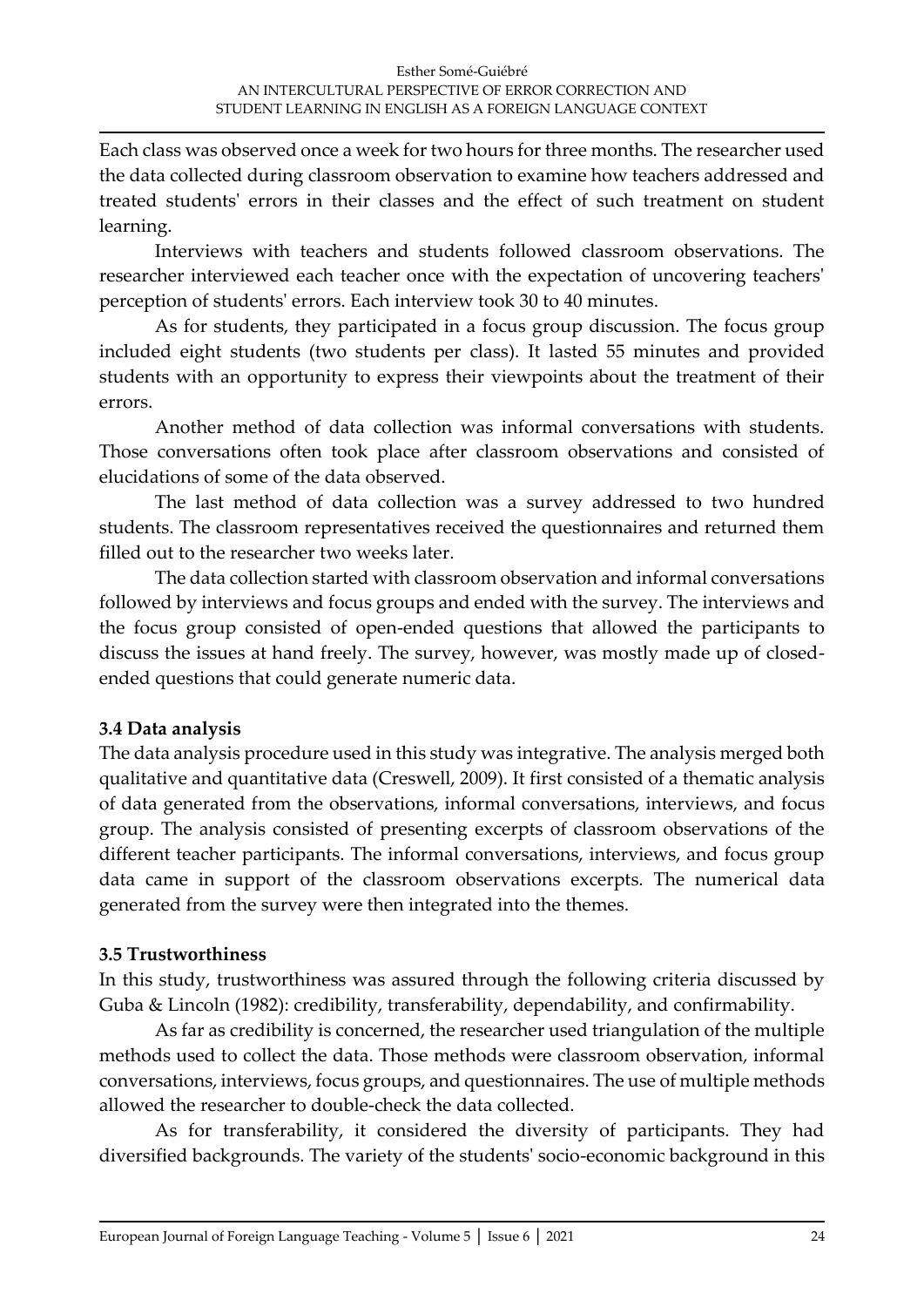study and the teachers' professional experience allow the study's transferability to different settings in the country.

The research also used multiple methods to ensure reliability and dependability by confirming the complementarity of the data collected.

Finally, the researcher ensured confirmability by acknowledging her biases as a former teacher, a teacher educator, and a parent of high school students. Being aware of those biases allowed her to distance herself as much as possible from them and to design a trustworthy study.

## **4. Findings**

The data analyzed in this study came from the methods of data collection mentioned in the methodology section. They consisted of addressing the research questions discussed in the introduction, respectively, teachers' perception and treatment of their students' errors and responses to error treatment.

Since English is a foreign language in Burkina Faso, it is common and easy to see students' errors. They were very much noticeable during classroom observations throughout the three months that they lasted. 90% of the students who participated in the survey reported making mistakes regularly. The remaining 10% of the student participants revealed preferring to remain quiet during English classes.

During classroom observations, the errors noted were diversified in nature and included pronunciation, grammatical, and communication issues. In the survey, 75% of the participants reported making pronunciation errors in English class, and 57% reported making grammatical errors. Also, 50% noted they resorted to codeswitching in French for communicative purposes.

In his 11th-grade classroom, teacher A dealt with a reading comprehension class on a text titled *terrorism*. He asked the students to read the text aloud. He interrupted the students every time there was a mispronunciation, which was at least on each sentence read. Some of the pronunciations corrected were on words such as 'hijacking', 'define', and 'organize'. The students read /hijakɪŋ/ instead of /haɪdʒækɪŋ/, /define/ instead of /dɪˈfaɪn/, and /organiz/ instead of /ɔːrɡənaɪz/. Teacher A interrupted the students every time they mispronounced a word, pronounced the word correctly, and asked the student who mispronounced the word to repeat it before moving forward with the reading. The same procedure was noted in all the classes observed and did not vary whether it was reading or discussion.

It was also common for students to correct the mispronunciations of their peers. When one of their peers made an error, they repeated the correct form of the word, and the student then repeated it. For instance, in teacher B's class, a student read 'great'/grit/ instead of /ɡreɪt/. As soon as he made the error, many voices in the classroom said /greit/. The student paused for a second and continued his reading without correcting his mispronunciation. Teacher B stopped him told him 'it's not /grit/it's/greit/ and the student repeated it.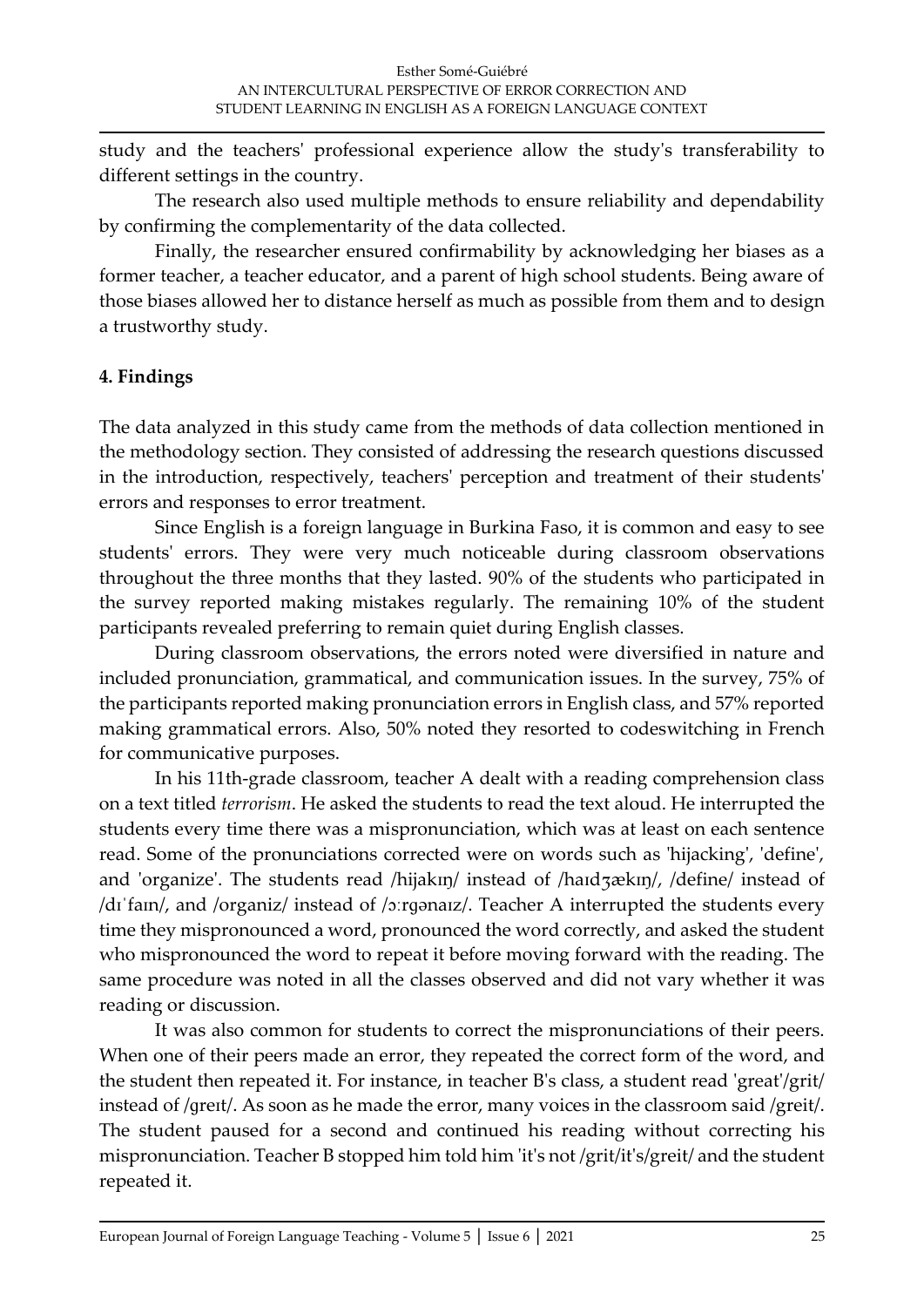After class, the teacher showed the word 'great' to the same student and asked to pronounce it and, he pronounced /grit/. The researcher noted that although the students often successfully repeated the corrected pronunciation, they often made the same miss pronunciation error when they encountered the same word in the next sentence. All the student participants in the survey revealed that their teachers always corrected their errors in the classroom. 84% of them pointed out that their teachers often interrupted them to update their errors.

In a discussion with the teacher participants, they all admitted interrupting the students to correct their errors immediately. According to teacher B, error correction is much more efficient when correction occurred immediately. He argued that "*sometimes, students are not aware they made an error. If you let them finish and correct, they will not make a connection with what they said. But when you interrupt them, they realize their errors and correction is more useful*".

The students have, however, held a different position during focus group discussions. Moses, one of the students, revealed that "*when I am speaking, and the teacher stops me to correct my errors, I am confused*" (translated from French). As for Ami, another student, "*during my last English class, I raised my hand to talk about forced marriage"*. I said, "*people marry young in the past*." Then, the teacher stopped and said 'married.' I repeated married, but I did not understand.

The findings discussed above show that the teachers were very attentive to students' errors and resorted to teacher-centered approaches in their treatment of the students' errors. Following Lin's (2019), the teachers used traditional techniques to error corrections, which are inappropriate and ineffective. He argued that effective error correction techniques should be student-centered.

Besides, the teachers were quick at interrupting their learners and unveiled the forbidden nature of their classroom errors. Viewing students' errors as forbidden in the classroom seemed to deny their central role in language learning and acquisition (Lin, 2019). According to Nozadze (2012) errors are a part of language learning and should be treated accordingly.

Another teacher participant (teacher C) handed back papers and corrected a previously taken test by the student in his 11th-grade class. He called each student by name and handed back his/her exam, and made a class-wide comment about the students' work. In the following exerts, the teacher corrected some of the errors publicly. Teacher: "*Biba!"*

Biba stood up and walked to the teacher's desk. The teacher opened the paper of Biba, read, and wrote on the board. *"I am agree"*

Teacher (to the class): "*Is this ok"?*

The students all responded: *"No."*

Biba, still standing next to the teacher's desk, hid her face using her two hands.

Teacher: *"I agree' you cross 'am.'"*

He gave back Biba's paper, and she walked back to her seat. Then the teacher took another paper and Called Mike. While Mike was walking to his desk, he read from his paper,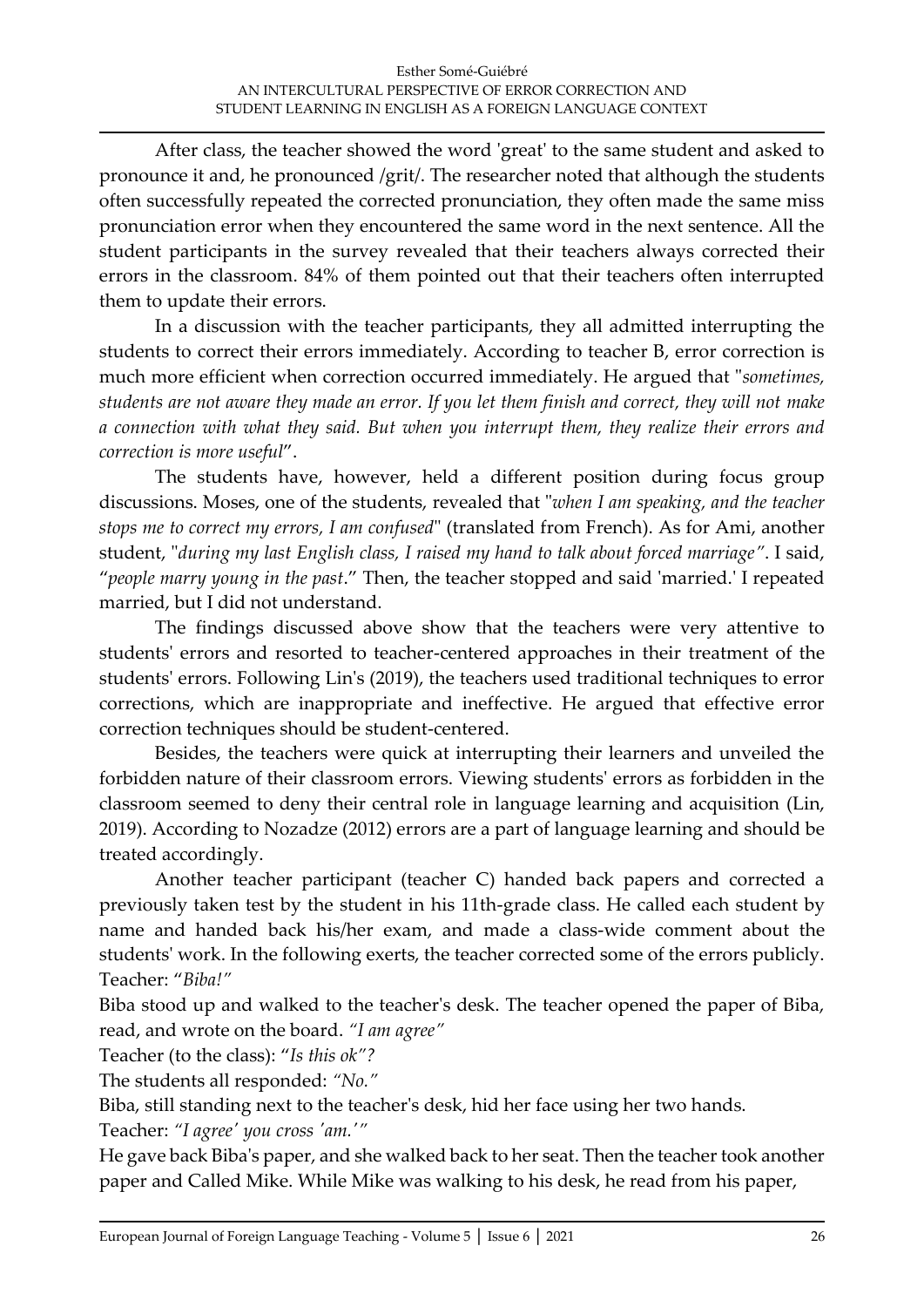*"We shall punish by God."*

Mike arrives at his desk, took away his paper, and walked back to his seat. The teacher wrote the sentence on the board and then corrected it as follows.

"*We shall be punished by God.*"

When she got back to her seat, Biba said to her neighbor, "*I don't like what the teacher did. He does not need to tell my mistakes to the whole class*" (translated from French). And the neighbor responded, "*That's true. It hurts*". I asked Biba why she hid her face when she was next to the teacher's desk, and she answered, "*I was ashamed, and I felt stupid because I made that mistake*" (translated from French). When I asked her if she knew why the teacher crossed 'am' from 'I am agree', she responded, no.

In another grade 11 classroom, teacher D had a class on the passive voice and was now having his students put sentences in the passive voice. He wrote sentences on the board gave them ten minutes to do the assignment, before proceeding to correction. He called up Issa and asked him to correct put the first sentence on the board. The sentence was:

"*We sing our national anthem."*

Issa walked to the board and wrote "*our national anthem is sung by us*".

The teacher took back the chalk, circled the word 'sung' and asked: is it 'sang' or 'sung'? a or u?

But no one responded then he said it is 'u.'

During the interviews with teacher C and teacher D, they discussed that their approach in correcting the learner's errors were effective. Teacher C claimed that most of the time, the student's errors are due to being careless. He said, "*these are things that they already know. If they just took some time to pay attention to what they write, they would not make those errors. I need to check them. That way, next time, they would be more careful if they face such a situation*." As for teacher D, he said, "*I know it could be hurtful, but that is how my teachers helped me when I still a student. It worked with me; it will work with them*."

The findings revealed that error treatment in teacher D and teacher C's classes focused on humiliation. Both teachers ignored the affective factors that could favor or impede learning. The errors' treatment was teacher-centered and could be conducive to psychological issues that would affect learning abilities (Lin, 2019). The approach used to address students' errors could be a source of anxiety that, according to Tercane & Dikilitas (2015), could affect language learning.

## **5. Discussion**

This paper's discussion focuses on interlanguage theory, perceived as the development of a new linguistic system that is in-between the native language and the target language. Interlanguage then assumes that second language learners make mistakes in language acquisition and learning (Huang, 2009). The way the teacher treats the errors, however, determines how the learners overcome them. This paper then focuses on the concepts of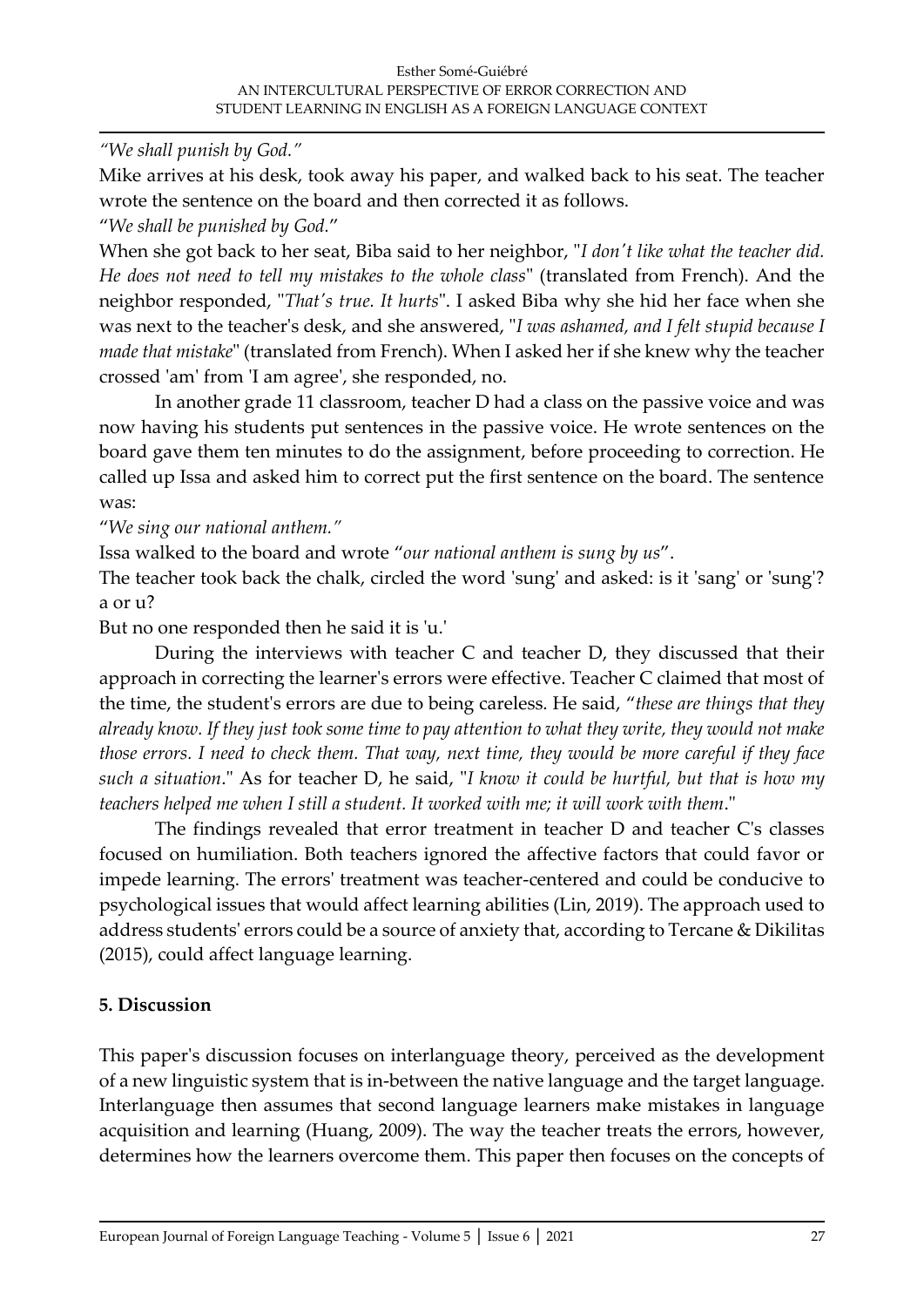fossilization developed by Selinker (1972) and stabilization developed by Selinker & Lakshamana (1992) to discuss the findings.

An analysis of the errors addressed in this paper shows that they are mostly grammatical and pronunciation errors. Teachers' technique in correcting students' errors is mostly explicit correction, as Ellis, Loewen, and Erlam (2006) discussed as feedback pointing out the presence of an error. It was mostly the case for teachers A and B, who explicitly pointed out and corrected their learners' pronunciation errors. Teachers C and D resorted to elicitation techniques to address their learners' errors.

From an interlanguage perspective, the treatment given to students' errors could potentially foster stabilization and even fossilization. Teachers' explicit correction and elicitation inadequately addressed students' errors. The teachers neglected to deal with the causes of the errors. It seems evident that the pronunciation errors unveiled phonetic and phonology weaknesses. Instead of dealing with those weaknesses, the teachers assumed an explicit correction would help the learners. However, there is no evidence that such a correction technique could challenge the phonetic and phonology issues.

The same argument holds for the grammatical errors in the text. Although the teachers' elicitation technique could help identify the error, it is not necessarily conducive to remediation. Ami, one of the students, discussed mechanically repeating 'people married young in the past' instead of people marry young in the past.' She received a correction with no explanation. Such a correction was ineffective as she would keep making similar errors.

Referring to Fauziati (2011), the teachers have denied the learners opportunities to eradicate their errors through efficient pedagogical intervention. According to Lee (2009), stabilization occurs during language learning. It is essential to view it as a developmental process that could contribute to language learning if addressed appropriately. Unfortunately, the data provided in this paper show that the pedagogical interventions received by the learners were ineffective and could potentially turn the stabilized errors into fossilized ones (Selinker, 1972).

Another argument is that the treatment of learners' errors disregarded the psychological factors that affect language learning. The teachers used traditional error correction techniques, which, according to Lin (2019), are teacher-centered and ineffective. Lin argues that teacher-centered error correction can be conducive to psychological instability. In addition to the techniques used, error correction fostered anxiety, which according to Tercane & Dikilitas (2015), affects language learning efficiency. Biba's case was an example of student frustration. Not only did she not understand the teacher's correction, but she also experienced anxiety, which could hinder her learning process.

The paper argues that the error treatment techniques and the psychological issues imposed on the learners favor the development of interlanguage through the emergence of mistakes (Huang, 2009). However, those mistakes could easily develop from stabilization to fossilization if teachers do not adopt more effective error correction approaches. Nozadze (2012) noted several causes of error fossilization: lack of correction,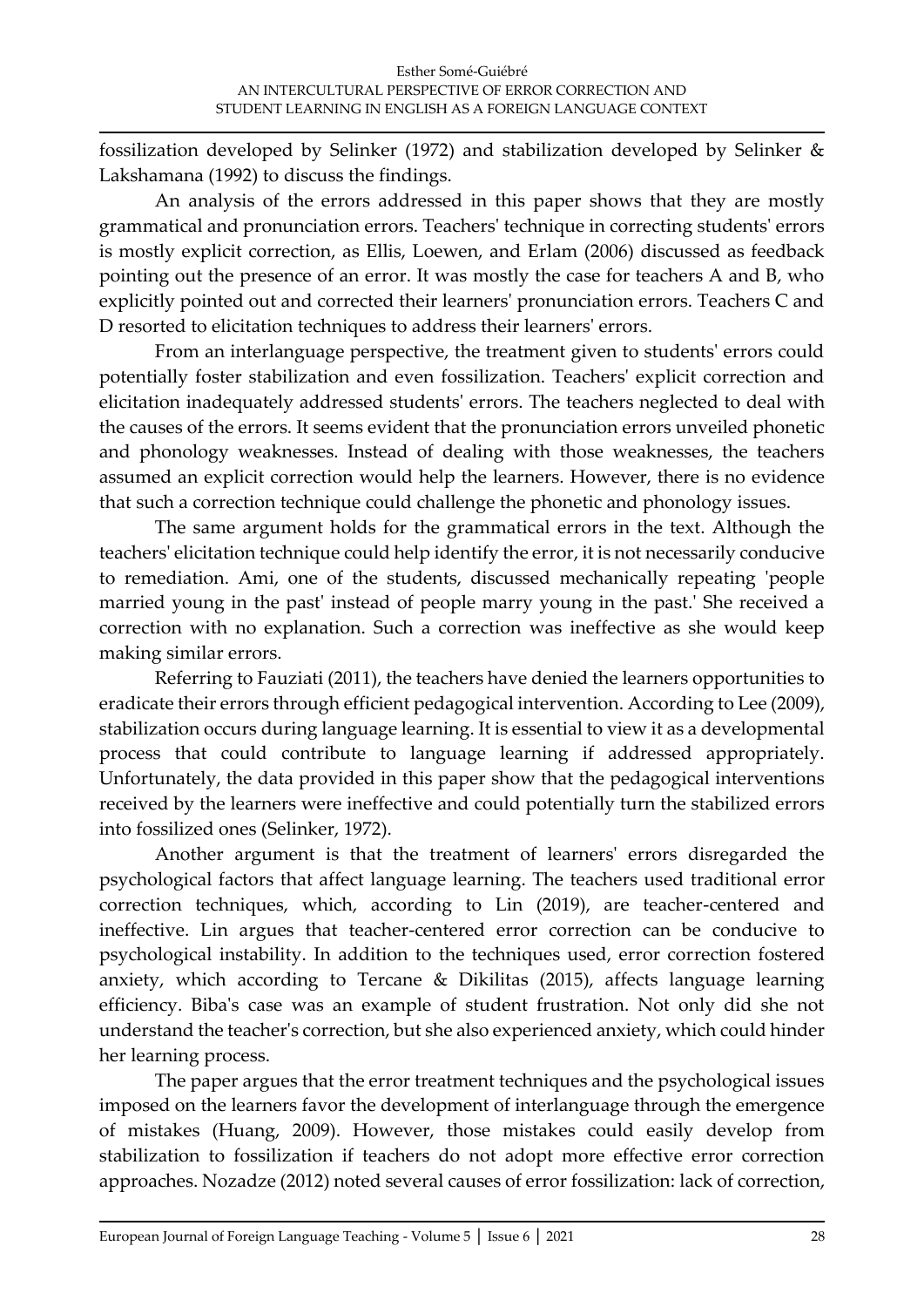affective, cultural, cognitive, and environmental perspectives of a language, lack of motivation to correct oneself, lack of strategies, lack of learner autonomy, and reliance on correction by teacher. We can claim that the conditions are being put together in all four classes to fossilize students' errors. Unfortunately, the fossilization of errors might be disadvantageous to the learners since Selinker (1972) views it as permanent. It assumes that learning does not occur anymore (Long, 2003) and hinders language learning and language acquisition.

## **6. Conclusion**

The data collected and analyzed in this study demonstrated that the teacher participants used teacher-centered techniques to address students' errors. Those techniques have proved ineffective as they were often isolated and not sustained by pedagogical interventions. Besides, error treatments disregarded students' psychological factors that can constitute a hindrance to language learning.

From an interlanguage perspective, the treatment to students' errors could affect language learning as they can be conducive to error stabilization and even error fossilization. By denying students pedagogical interventions and not considering psychological factors, teachers fail to assist their learners in improving their learning abilities. They are somewhat encouraging and perpetuating the errors made by their students. Such a treatment allows the errors to settle down and even become permanent. When errors become stable and even fossilized, it implies that learning does not happen any longer.

Teachers must develop positive attitudes towards their students' errors and adopt student-centered approaches to deal with them. Adopting student-centered approaches will minimize the psychological burden that hinders learning and favor learning abilities that will prevent fossilization.

## **Conflict of Interest Statement**

The author declares no conflicts of interests.

## **About the Author**

Dr. Esther Somé-Guiébré has been a teacher educator at Ecole Normale Superieure in Burkina Faso since 2013. She holds a Master in African studies and in Gender studies and a PhD from the department of Curriculum and Instruction at the University of Illinois Urbana Champaign (USA). She wrote her thesis and published articles on the challenges faced by African immigrant children in American classrooms. Currently, she has been working and publishing on issues regarding English as a foreign language, communicative competence, syllabus design, etc. Her research interest also includes multicultural education, post colonialism, and gender studies. She has been teaching courses on theories of second language acquisition, foreign language evaluation, language and education, and research methodologies.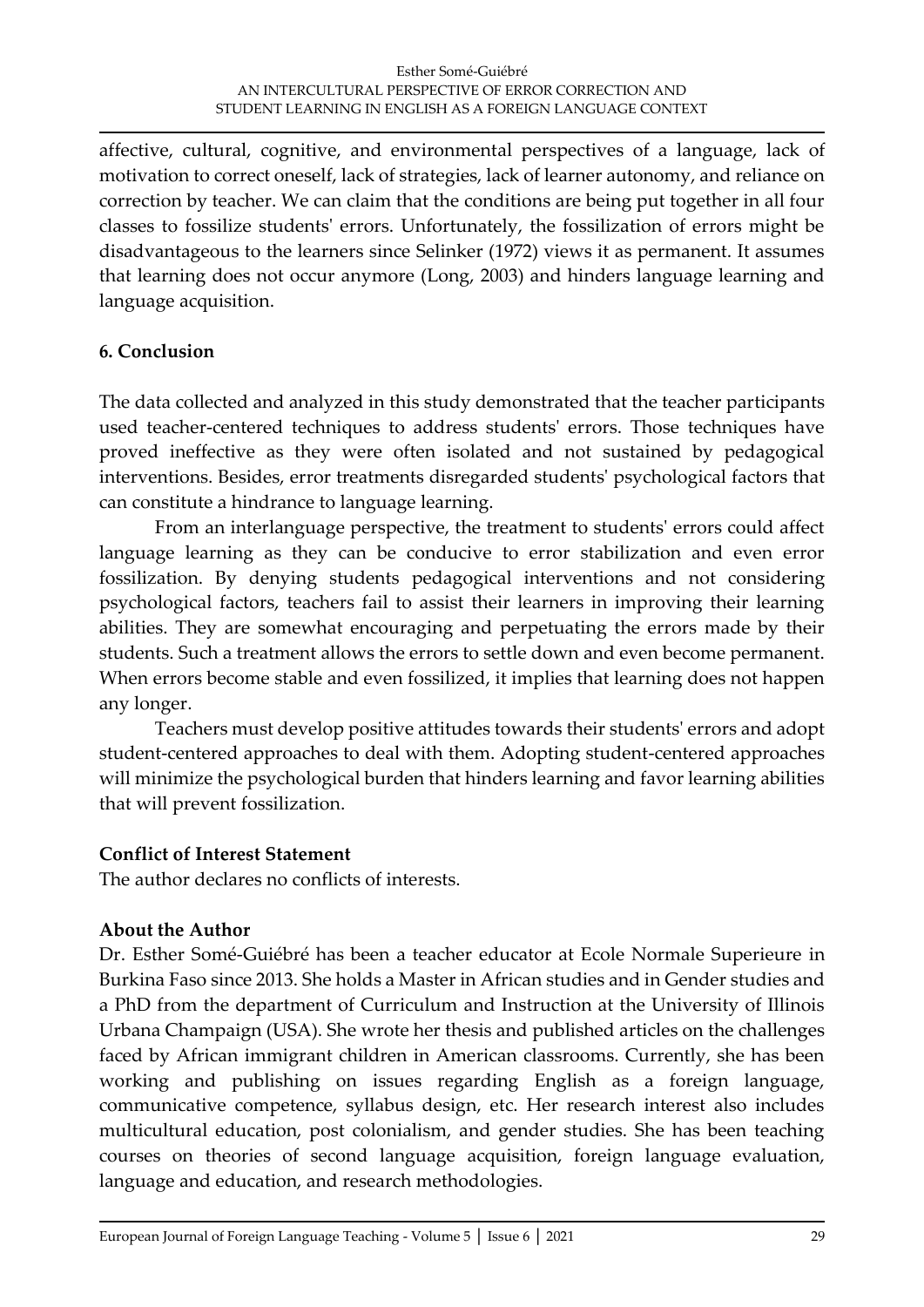#### **References**

- Al-khresheh, M. H., 2015. A review study of interlanguage theory. International Journal of Applied Linguistics and English Literature 4: 123-131. Doi: [10.7575/aiac.ijalel.v.4n.3p.123](http://dx.doi.org/10.7575/aiac.ijalel.v.4n.3p.123)
- Cresswell, J. W, 2009. Research design: Qualitative, quantitative, and mixed methods approaches. SAGE Publications, Inc.
- Cameron, R, 2009. A sequential mixed model research design : Design, analytical and display issues*.* International Journal of Multiple research approaches 3 : 140–152. <https://doi.org/10.5172/mra.3.2.140>
- Ellis, R., Loewen, S., Erlam, R, 2006. Implicit and explicit corrective feedback and the acquisition of L2 grammar. Studies in Second Language Acquisition, 28: 339–368. doi: <https://doi.org/10.1017/S0272263106060141>
- Fauziati, E, 2011. Interlanguage and error fossilization: A study of Indonesian students learning English as a foreign language. Indonesian Journal of Applied Linguistics 1: 25-37.
- Greene, J., 2008. Is mixed methods social inquiry a distinctive methodology? Journal of Mixed Methods Research 2: 7-22. [https://doi.org/10.1177/1558689807309969](https://doi.org/10.1177%2F1558689807309969)
- Guba, E.G., Lincoln, Y. S, 1982. Epistemological and methodological basis of naturalistic inquiry. Educational Communication and Technology Journal 30: 233-252.
- Huang, Q., 2009. Accuracy and Fluency: Inspiration from error correction of interlanguage theory. Asian Social Science 5: 84-86
- Han, Z, 2005. Fossilization in adult second language acquisition, Multilingual Matters.
- Lasagabaster, D., Sierra, J. M, 2005. Error correction: Students' versus teachers' perceptions. Language Awareness 14: 112-127. <https://doi.org/10.1080/09658410508668828>
- Lee, E. H., 2009. Issues in Fossilization and Stabilization. Linguistic Research 26: 149-168
- Lin, L., 2019. Study on the Influence of Affective Factors on Error Correction in Chinese EFL Teaching. Advances in Social Science, Education and Humanities Research 356: 109-111.
- Long, M., 2003. Stabilization and fossilization in interlanguage development. In Doughty, C. & Long, M. (Eds.), The Handbook of Second Language Acquisition (pp. 487- 535). Malden, MA: Blackwell
- Nozadze, A., 2012. Dealing with fossilized errors while teaching grammar. Journal of Education 1:41-46
- Tarone, E., 2018. Interlanguage*.* In C. Chapelle (Ed). The Encyclopedia of Applied Linguistics. (pp. 1-7). John Wiley & Sons.
- Selinker, L., 1972. Interlanguage. International Review of Applied Linguistics in Language Teaching 10: 219-231.
- Selinker, L., Lakshmanan, U., 1992. Language Transfer and Fossilization: The Multiple Effects Principle. In S. Gass, & L. Selinker (Eds.), Language Transfer in Language Learning (Rev. ed., pp. 197-216). Philadelphia: Benjamins.